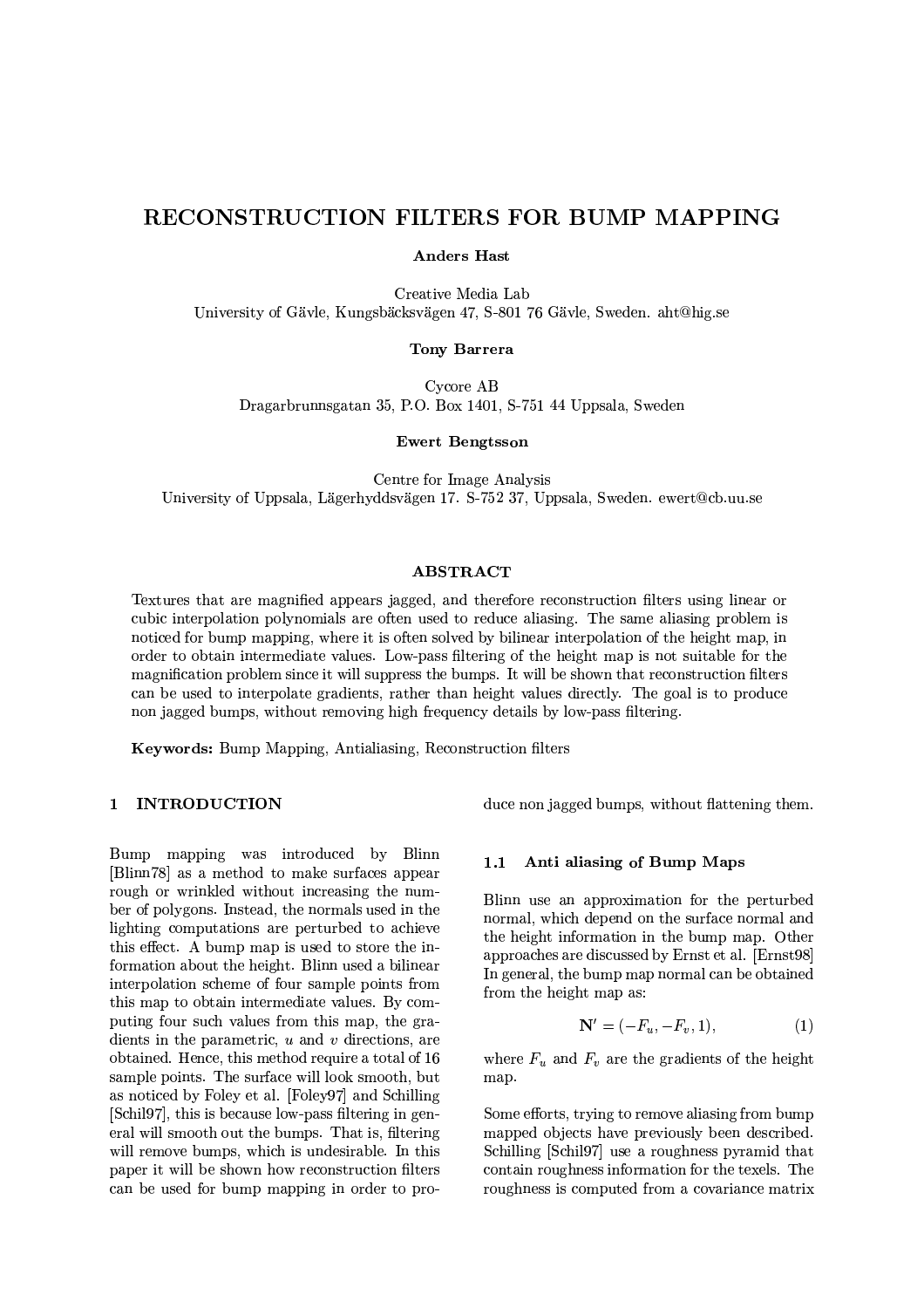containing squares of the standard deviation of the gradients  $F_u$  and  $F_v$ . The distribution of the normal vectors could be obtained from this matrix. This roughness information is used to change the exponent in the Phong-Blinn model  $[Blinn77]$ :

$$
I_s = (\mathbf{N} \cdot \mathbf{H})^n \tag{2}
$$

The effect will be a less specular surface for pixels that are more rough.

Becker and Max [Beck01] use the derivative of a cubic B-spline to reconstruct the gradients for bump mapping. Eight values are needed for each gradient. Two quadratic interpolations are done in each direction, which then are linearly weighted together. This approach will be taken a step further in this paper, by showing how a general reconstruction filter that will give intermediate gradients, can be formulated. It will be shown that bi-cubic interpolation will require sixteen values and that bilinear interpolation will require seven, eight or twelve values depending on how it is implemented. Fewer values will require a larger map, since it implies that values are precomputed.

#### $1.2$ **Reconstruction filters**

Reconstruction filters are often used for texture mapping. When the texture is sampled, several techniques could be used, as described in the standard textbook in image processing by Gonzales and Woods [Gonz97]. The nearest neighbor method is the fastest but gives the worst quality, since the  $u$  and  $v$  values are truncated and then these integer values are used to sample the texture map. Bilinear interpolation will use the fraction of the  $u$  and  $v$  coordinates in order to obtain an interpolation between four neighboring texels. The approach of taking more than one sample and then combining them is known as  $su$ per sampling.

When an image is magnified the texels will appear as angular squares in the image, i.e. the image appears jagged. Bilinear interpolation could be used to diminish this effect. The individual texels are themselves regular samples of some texture, maybe a photograph of a real life object. Bicubic interpolation will do a better job to reconstruct the details in the image that are missing, which lies between the texels. Mitchell and Netravali [Mitch88] show how piecewise cubic polynomials could be used as reconstruction filters. An overview of different spline filters is given by Unser [Unser99].

### 2 RECONSTRUCTION OF **BUMP MAPS**

For image reconstruction a suitable family of the cubic curves, or any other order for that matter, can be chosen and then applied in two dimensions as this tensor product form shows:

$$
f_c(x,y) = \sum_{n=0}^{3} \sum_{m=0}^{3} f(n,m)\kappa(x-n)\kappa(y-m). \quad (3)
$$

This equation is separable, which means that we could use an one dimensional equation for each row to obtain four values that are then used in one computation for the columns. This is principally the same equation used for spline surfaces by Hill [Hill01] and Hearn and Baker [Hearn97]. However, the matrix form will be used subsequently:

$$
F = \mathbf{U} \cdot \mathbf{M} \cdot \mathbf{G} \cdot \mathbf{M}^T \cdot \mathbf{V}^T, \tag{4}
$$

where  $\mathbf{U} = (u^3, u^2, u, 1), \mathbf{V} = (v^3, v^2, v, 1), \mathbf{M}$  is the basis matrix that tells which family of splines that are used, and G is the geometry matrix which contains the control points, or as for the case of bump mapping, the height values. If  $u'$ and  $v'$  are the coordinates in the height map then  $u = u' - |u'|$  and  $v = v' - |v'|$ . To obtain the partial derivatives we must differentiate in the  $u$ and  $v$  directions respectively:

$$
F_u = \frac{\partial \mathbf{U}}{\partial u} \cdot \mathbf{M} \cdot \mathbf{G} \cdot \mathbf{M}^T \cdot \mathbf{V}^T, \tag{5}
$$

$$
F_v = \mathbf{U} \cdot \mathbf{M} \cdot \mathbf{G} \cdot \mathbf{M}^T \cdot \frac{\partial \mathbf{V}^T}{\partial v}.
$$
 (6)

Note, that these equations are valid for any degree of polynomials used for interpolation or reconstruction. Also note, that the sums of the blending polynomials are zero for the partial derivatives:

$$
\frac{\partial \mathbf{U}}{\partial u} \mathbf{M} + \mathbf{M}^T \cdot \mathbf{V}^T = 0, \tag{7}
$$

$$
\mathbf{U} \cdot \mathbf{M} + \mathbf{M}^T \cdot \frac{\partial \mathbf{V}}{\partial v}^T = 0.
$$
 (8)

Note, that for a reconstruction filter for images the sum of the blending polynomials would be equal to 1, which assures that the output signal is constant if the input signal is constant.

### $\mathbf{R}$ COMPARISON OF RECONSTRUC-**TION FILTERS**

If the reconstruction filter is sampled at integer points, the original samples are obtained. If the original samples are not obtained, then the reconstruction filter will not reconstruct the original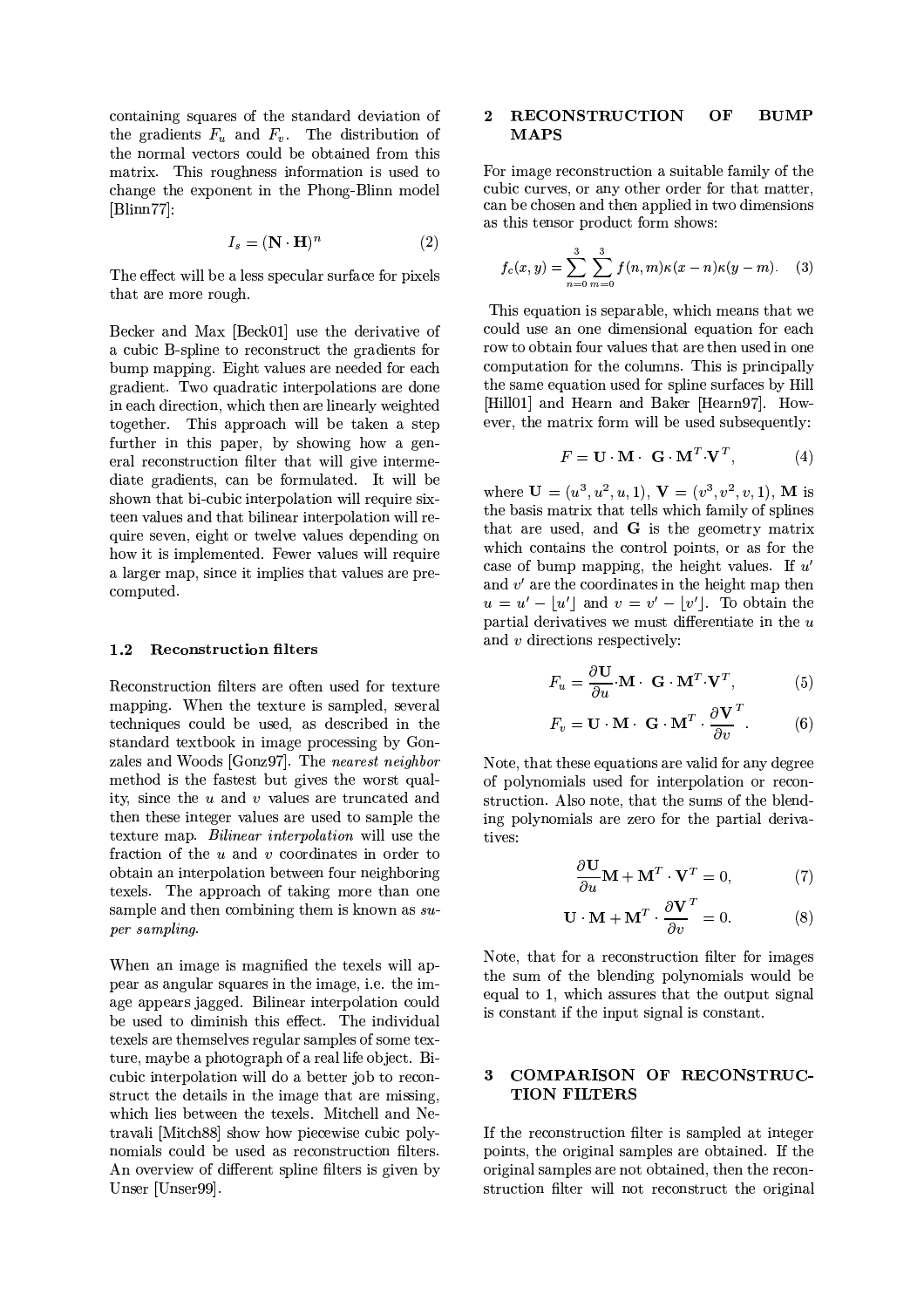

Figure 1: A bump-mapped torus sampled using B-spline reconstruction filtering



Figure 2: The torus sampled using the nearest neighbor method

signal properly. Such filter is said to perform lowpass filtering below the Nyquist limit, and could be useful if we want to smoothen the original signal. Cubic B-splines and Catmull-Rom spline filters will be examined to ascertain this property. The effect of different filtering techniques will be shown in a number of images. A torus is bump mapped and a portion of the torus is magnified so that the effect of the filters could be compared. The bump that the arrow in the images is pointing at is a one texel bump, that is, one height value differs from the others surrounding it.

### 3.1 B-spline Filters

B-splines do not intersect the control points, but they have  $C^2$  continuity. Therefore, the height map is filtered below the Nyquist limit. Figure 1 shows how the bumps are much smoother than the bumps in Figure 2 where the nearest neighbor technique is used.

#### $3.2$ **Catmull-Rom Filters**

Catmull-Rom [Catm74] splines have only  $C^1$  continuity, but on the other hand, they do intersect the control points. Moreover, Catmull-Rom filtering will not low-pass filter the height values as B-spline filters will. The bumps will not be suppressed, although, the jaggedness apparent in



Figure 3: A bump-mapped torus sampled with Catmull-Rom reconstruction filtering



Figure 4: The torus sampled with bilinear interpolation of gradients

Figure 2 for the nearest neighbor method is removed. The result for Catmull-Rom filtering is shown in Figure 3.

#### **Bilinear Interpolation**  $3.3$

It can be shown that bilinear interpolation of the height map will yield gradients that will only depend on one variable. The result will therefore be poor. However, a bilinear interpolation that will depend on both  $u$  and  $v$  for the derivatives can be considered as a bilinear interpolation between four normals. Equation (1) shows that this interpolation could be reduced to an interpolation of



Figure 5: Eight sample points in a local neighborhood of the height map, and the corresponding gradients